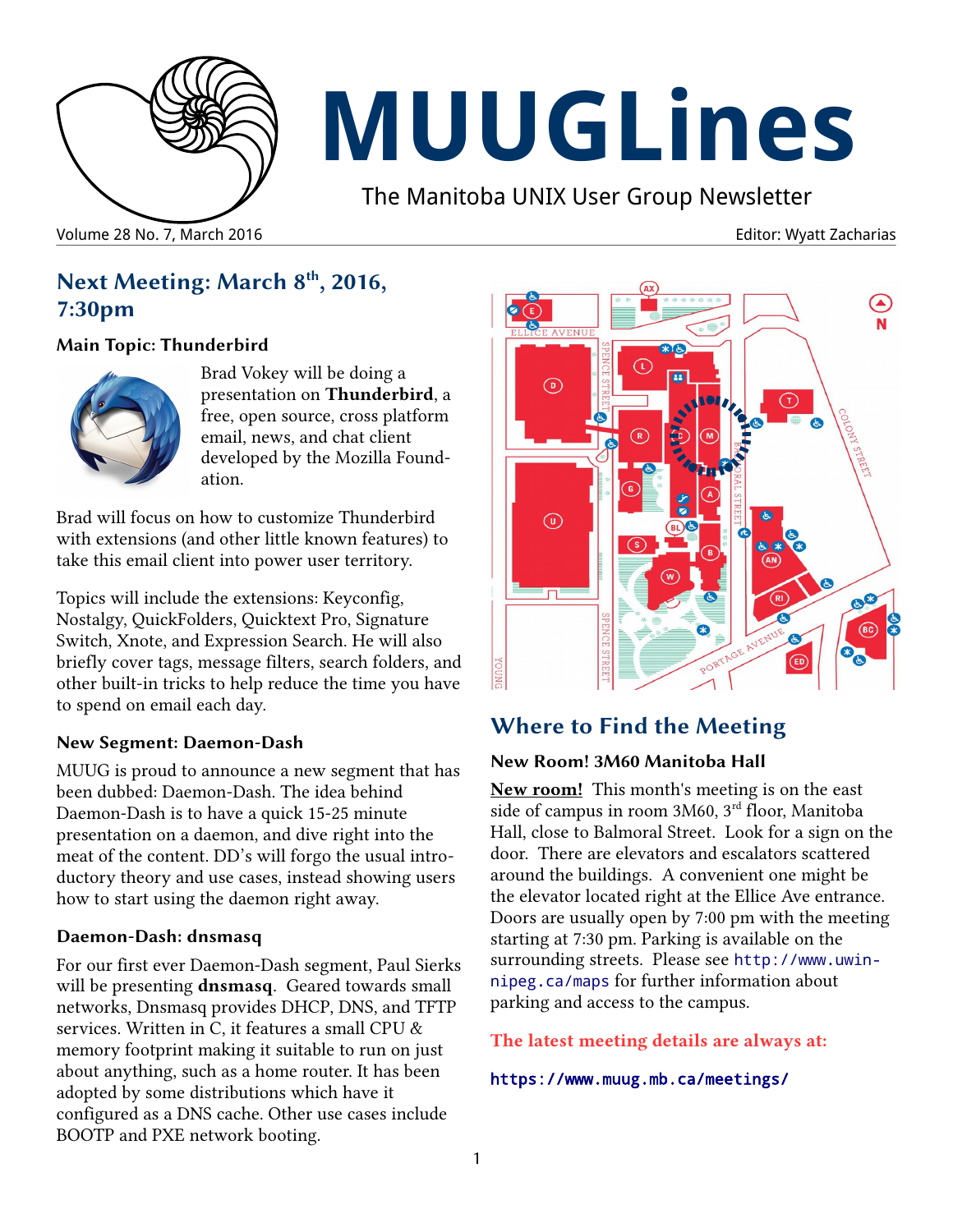## **Door Prize**



This month we (really!) will be giving away the O'Reilly book: Mind Hacks by Tom Stafford & Matt Webb.

Mind Hacks explores the abilities of the human brain, and explains some tips and tricks to explore the capabilities of the mind.

## **MUUG Survey**

O'REILLY" N

Attention all members! The MUUG board wants your opinion. Do you enjoy the presentations? What are we not presenting enough of? Do you like the location? Hate the pop? We want to know! So to help you answer these questions we've put



together an online survey and we'd love it if every member would take the time to give us some feedback. The link for survey is located below, and if you're reading this in the paper newsletter, don't worry, we've sent a link to your inbox too.

#### [http://fluidsurveys.com/surveys/matcho](http://fluidsurveys.com/surveys/matchomatics/muug-survey/)[matics/muug-survey/](http://fluidsurveys.com/surveys/matchomatics/muug-survey/)

## **OpenSSH MITM Bug Discovered**



Since version 5.4 (released March 8<sup>th</sup> 2010), the OpenSSH client has contained an undocumented feature called roaming. If the connection to a server breaks, but both the client and server have roaming enabled, the connection

can be reestablished and the session will continue. Although roaming is not supported in OpenSSH Server, it is enabled by default on the client, and contains two vulnerabilities, an information leak and a buffer overflow.

The information leak vulnerability is exploitable with OpenSSH having its default configuration, with the use of a MITM attack, or connection to a compromised server. The information leak can allow private keys to be obtained from the client that is connecting.

## **Appeals Court Overturns Jury Ruling, Invalidates Slide-to-Unlock Patent**

The Court of Appeals for the Federal Circuit (CAFC) has ruled in Samsung's favour on several appealed cases of patent infringement, where Samsung had previously been found by a jury to be infringing on several of Apple's smartphone patents, among them the dubious Slide-to-Unlock patent (US patent: 8046721) previously held as valid by Apple.

On the Slide-to-Unlock patent, the court said it was invalidated due to obviousness and the fact that all of the elements involved in the Slide-to-Unlock functionality were found in previous art. It notes that the "case for obviousness was strong" while "Apple's evidence... was weak". In fact, the court is not at all impressed by Apple's arguments for why "slide to unlock" was some great innovation - including the idea that because the Steve Jobs reality distortion field made people all excited about it, that doesn't mean the idea wasn't obvious at the time.

> *Apple appears to identify the unsolved problem as the lack of an "intuitive" method of unlocking a touch-screen portable device. But Apple provided no evidence showing that this problem was recognized in the industry. No reasonable jury could find testimony by a single expert about his personal experience with one device as evidence of an industrywide long-felt need.*

#### *[....]*

*As evidence of industry praise, Apple presented expert testimony that the attendees at an Apple event manifested approval when Steve Jobs first presented and unlocked the iPhone.... Evidence of approval by Apple fans—who may or may not have been skilled in the art—during the presentation of the iPhone is not legally sufficient.*

Additionally the court found Apple's autocorrect patent (US patent: 8074172) to be invalid, and found that Samsung was in fact not infringing on patent 5946647 which describes "systems and methods for performing an action on a structure in computergenerated data".

#### <https://goo.gl/hib4zO>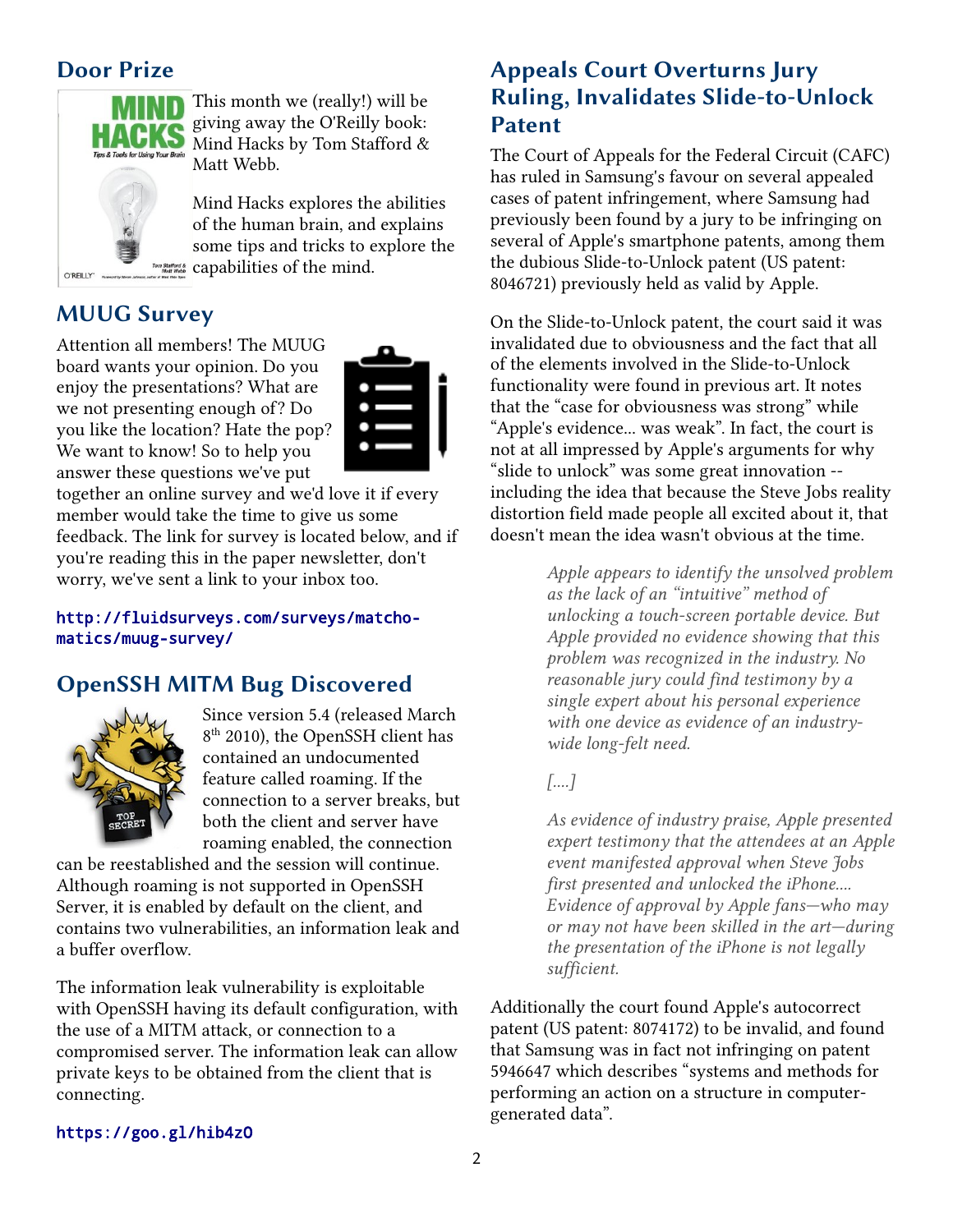Apple was originally awarded \$120 million in damages from the 3 infringements, which Samsung will now not have to pay.

#### <https://goo.gl/Bnxf6e>

## **Intel Re-Locking Skylake CPUs With Unintentionally Unlocked Multipliers**

Intel will shortly be releasing a microcode update for its Skylake series of processors in order to fix an unintended side effect allowing users with certain chipsets to adjust the clock-speed multiplier of their Skylake CPUs, even CPUs that are not part of the "K" line that intentionally allows the multiplier to be changed. Normally the ability to adjust the clockspeed multiplier is considered a premium feature, and consumers who want the feature must pay the price premium associated with it, so it's no surprise that Intel would want to put a stop to users having too much freedom with hardware that they've bought and paid for.

For most users though, the patch may be easy enough to avoid since the microcode update will come as a BIOS update issued by the manufacturers of the motherboards. Users who choose not to apply the new BIOS should remain able to change their multipliers.

#### <http://goo.gl/iYMeR3>

## **Gravitational Waves Discovered from Colliding Black Holes**

Scientists from the Laser Interferometer Gravitational-Wave Observatory (LIGO) have recently held a press conference announcing their success in detecting gravitational waves from two black holes colliding deep in space.

Gravitational waves were first predicted by Albert Einstein in 1916 based on theory of general relativity, but even Einstein himself was unsure whether or not they truly existed. Scientists have been trying to detect gravitational waves since the 1960s but none have been successful until now.



The LIGO project involves more than 1000 people, and has more than \$1-billion in funding from the National Science Foundation. The project uses two detectors, one located in Washington State, the other in Louisiana designed to detect distortions in space that occur when a gravitational wave passes through earth. Each detector is shaped like a large "L" with laser light bouncing off mirrors and travelling the length of the legs of the L. When a gravitational wave passes through, infinitesimally small changes occur in the ground that is supporting the apparatus changing the distance that the laser beam travels. Paired with extremely accurate atomic clocks the laser emitters can detect the change in distance caused by the gravitational waves.

#### <http://goo.gl/lTKyz3>

## **Mercedes Replacing Robots with Humans on Assembly Lines**

Yes you're reading that right, Mercedes has announced its plans to replace a number of assembly robots at its Sindelfingen plant with Human workers. Markus Shaefur, head of production at Mercedes-Benz explained "Robots can't deal with the degree of individualization and the many variants that we have today".

Schaefer said the idea is to reduce the time spent to produce a car to just 30 hours, almost 50% less than the 61 hours that was standard in 2005. To facilitate the new human workers, Mercedes is developing a concept called "robot farming" where each worker is equipped with a set of smaller and lighter tools to be used in the assembly process. Mercedes competitors Audi and BMW are also rumoured to be conducting